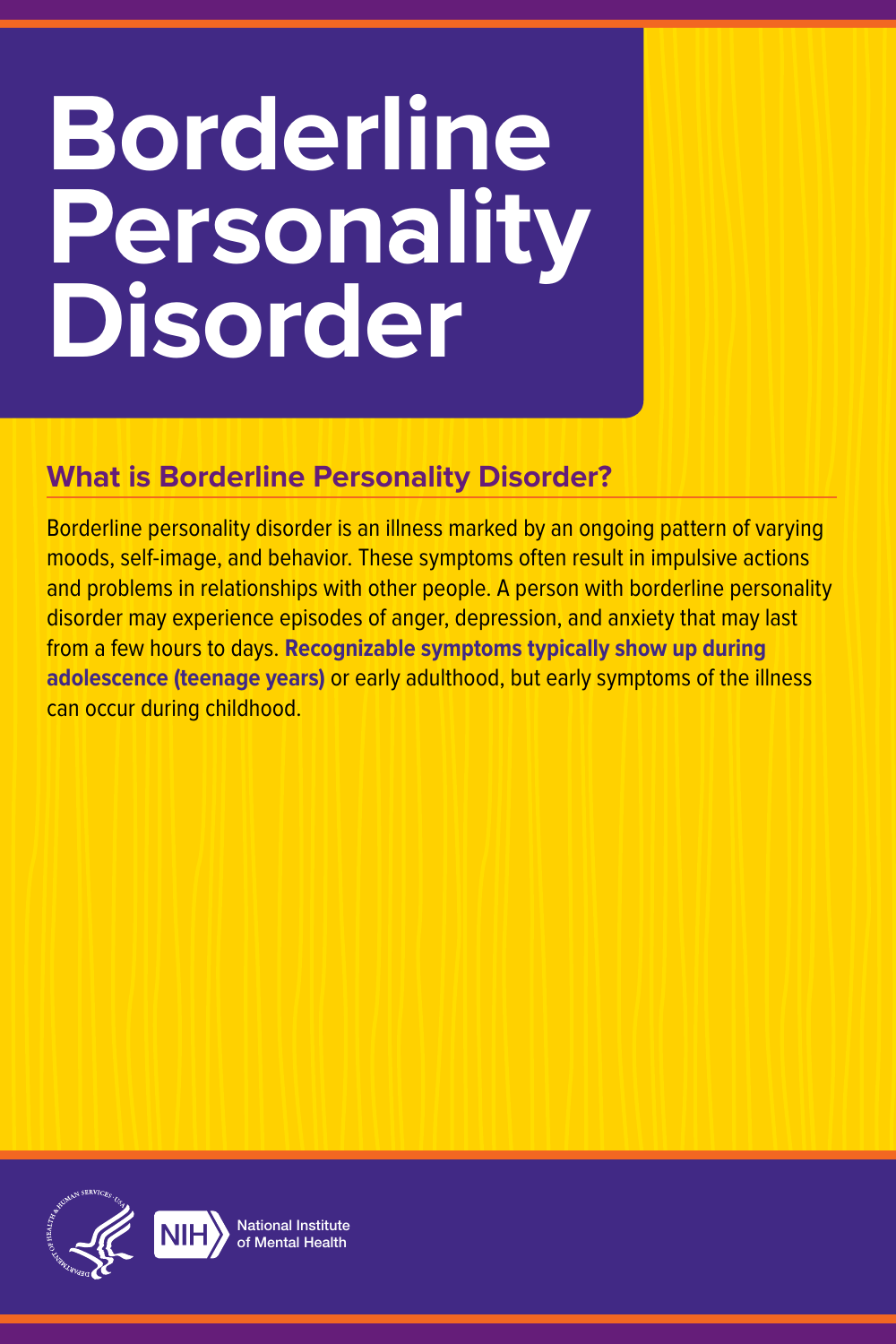# **What are the signs**

**and symptoms?** People with borderline personality disorder may<br>and symptoms? experience mood swings and may display uncertainty about how they see themselves and their role in the world. As a result, their interests and

values can change quickly. People with borderline personality disorder also tend to view things in extremes, such as all good or all bad. Their opinions of other people can also change quickly. An individual who is seen as a friend one day may be considered an enemy or traitor the next. These shifting feelings can lead to intense and unstable relationships.

Other signs or symptoms may include:

- $\bullet$  Efforts to avoid real or imagined abandonment, such as rapidly initiating intimate (physical or emotional) relationships or cutting off communication with someone in anticipation of being abandoned
- $\bullet$  A pattern of intense and unstable relationships with family, friends, and loved ones, often swinging from extreme closeness and love (idealization) to extreme dislike or anger (devaluation)
- ♦ Distorted and unstable self-image or sense of self
- ♦ Impulsive and often dangerous behaviors, such as spending sprees, unsafe sex, substance abuse, reckless driving, and binge eating. **Please note:** If these behaviors occur primarily during times of elevated mood or energy, they may be indicative of a mood disorder, rather than borderline personality disorder.
- $\triangle$  Self-harming behavior, such as cutting
- $\triangle$  Recurring thoughts of suicidal behaviors or threats
- $\bullet$  Intense and highly changeable moods, with each episode lasting from a few hours to a few days
- $\triangle$  Chronic feelings of emptiness
- $\bullet$  Inappropriate, intense anger or problems controlling anger
- $\bullet$  Difficulty trusting, which is sometimes accompanied by irrational fear of other people's intentions
- ♦ Feelings of dissociation, such as feeling cut off from oneself, observing oneself from outside one's body, or feelings of unreality

Not everyone with borderline personality disorder experiences every symptom. Some individuals experience only a few symptoms, while others have many. Symptoms can be triggered by seemingly ordinary events; for example, people with borderline personality disorder may become angry and distressed over minor separations—due to business trips or changes in plans—from people to whom they feel close. The severity and frequency of symptoms and how long they last will vary depending on the individual and their particular illness.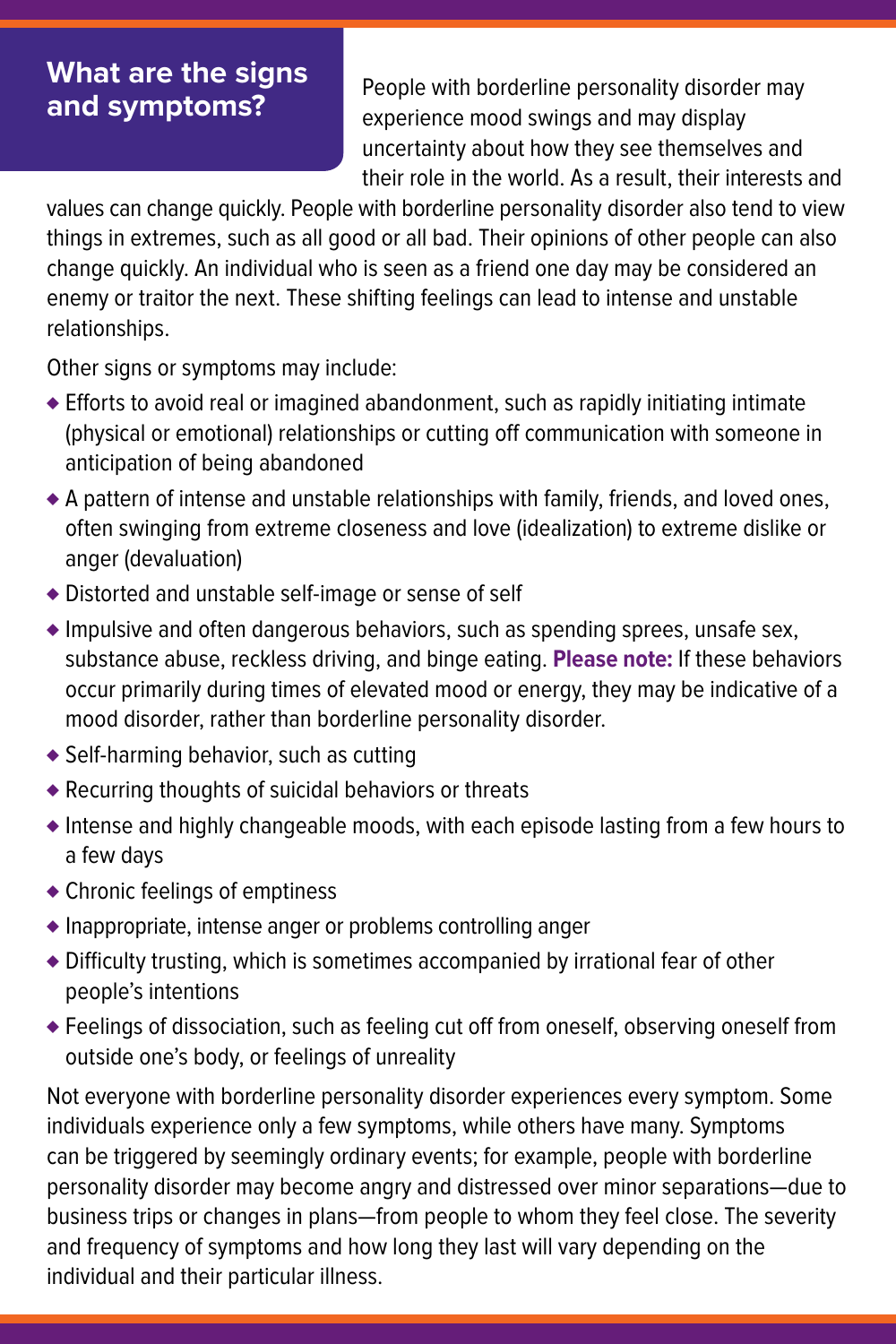# **What causes borderline**

**personality disorder?** Scientists aren't sure what causes borderline<br> **personality disorder?** Separability disorder, but research suggests personality disorder, but research suggests that genetic, environmental, and social factors play a role.

- ♦ **Family History.** People who have a close family member (such as a parent or sibling) with the disorder may be at a higher risk of developing borderline personality disorder or borderline personality disorder traits (such as impulsiveness and aggression).
- ♦ **Brain Factors.** Studies show that people with borderline personality disorder can have structural and functional changes in the brain especially in the areas that control impulses and emotional regulation. But is it not clear whether these changes were risk factors for the disorder, or caused by the disorder.
- ♦ **Environmental, Cultural, and Social Factors.** Many people with borderline personality disorder report experiencing traumatic life events, such as abuse, abandonment, or adversity during childhood. Others may have been exposed to unstable, invalidating relationships, and hostile conflicts.

Although these factors may increase a person's risk, it does not mean that the person will develop borderline personality disorder. Likewise, there may be people without these risk factors who will develop borderline personality disorder in their lifetime.

# **How do I know if I have borderline personality disorder?**

A licensed mental health professional—such as a psychiatrist, psychologist, or clinical social worker—experienced in diagnosing and treating mental disorders can diagnose borderline personality disorder, based on a thorough interview and a discussion about

symptoms. A careful and thorough medical exam can also help rule out other possible causes of symptoms.

The mental health professional may ask about symptoms and personal and family medical histories, including any history of mental illness. This information can help determine the best treatment.

#### **WHAT OTHER ILLNESSES OFTEN CO-OCCUR WITH BORDERLINE PERSONALITY DISORDER?**

Borderline personality disorder often occurs with other mental illnesses. These cooccurring disorders can make it harder to diagnose and treat borderline personality disorder, especially if symptoms of other illnesses overlap with the symptoms of borderline personality disorder. For example, a person with borderline personality disorder may be more likely to also experience symptoms of major depression, bipolar disorder, anxiety disorders, substance abuse, or eating disorders.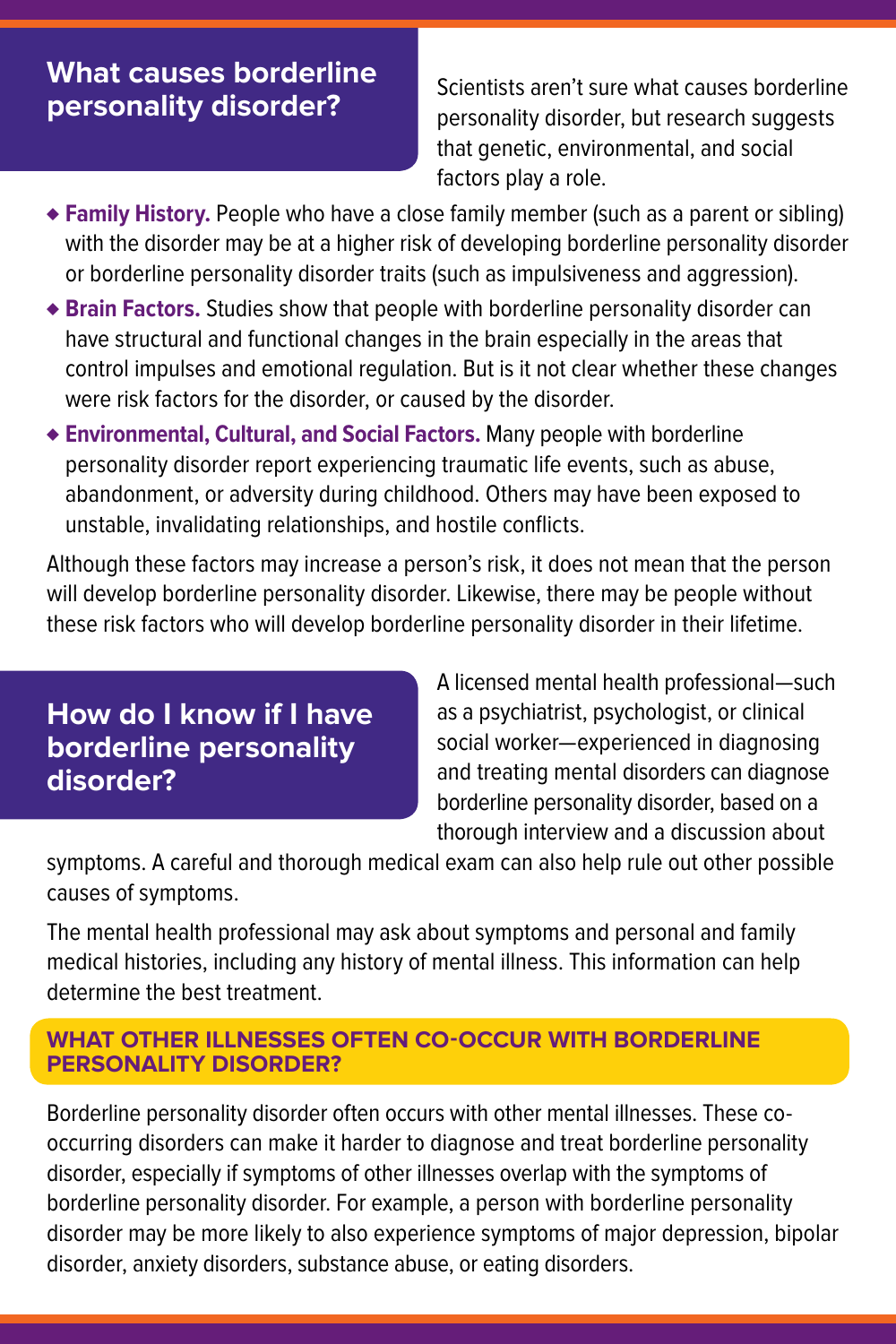### **How is borderline personality disorder treated?**

Borderline personality disorder has historically been viewed as difficult to treat. But with newer, evidence-based treatment, many people with borderline

personality disorder experience fewer and less severe symptoms, improved functioning, and an improved quality of life. It is important for patients with borderline personality disorder to receive evidence-based, specialized treatment from an appropriatelytrained mental health professional. Other types of treatment, or treatment provided by a provider who is not appropriately trained, may not benefit the patient.

Many factors affect the length of time it takes for symptoms to improve once treatment begins, so it is important for people with borderline personality disorder and their loved ones to be patient and to receive appropriate support during treatment.

#### **IT IS IMPORTANT TO SEEK—AND STICK WITH—TREATMENT.**

NIMH-funded studies indicate that borderline personality disorder patients who don't receive adequate treatment are more likely to develop other chronic medical or mental illnesses and are less likely to make healthy lifestyle choices. Borderline personality disorder is also associated with a significantly higher rate of self-harm and suicidal behavior than the general population.

#### **SUICIDE AND SELF-HARMING BEHAVIORS**

Borderline personality disorder is associated with higher rates of suicide and self-harming behaviors. Patients with borderline personality disorder who are thinking of harming themselves or attempting suicide need help right away.

If you or a friend or family member is experiencing suicidal thoughts or selfharming behaviors:

Call the **[National Suicide Prevention Lifeline \(NSPL\)](http://suicidepreventionlifeline.org/)** toll-free at **1–800–273–TALK (8255),** 24 hours a day, 7 days a week. The service is available to everyone. The deaf and hard of hearing can contact the NSPL via TTY at 1**–**800**–**799**–**4889. All calls are free and confidential. Contact social media outlets directly if you are concerned about a friend's social media updates or dial 911 in an emergency. Learn more on the NSPL's **[website](https://suicidepreventionlifeline.org/help-someone-else/)**.

**Take seriously any comments about suicide or wishing to die.** Even if you do not believe your family member or friend will attempt suicide, the person is clearly in distress and can benefit from your help in finding treatment. For more about suicide prevention, visit **[www.nimh.nih.gov](http://www.nimh.nih.gov)** (**[search word: suicide prevention](https://www.nimh.nih.gov/health/topics/suicide-prevention/index.shtml)**).

The treatments described below are just some of the options that may be available to a person with borderline personality disorder.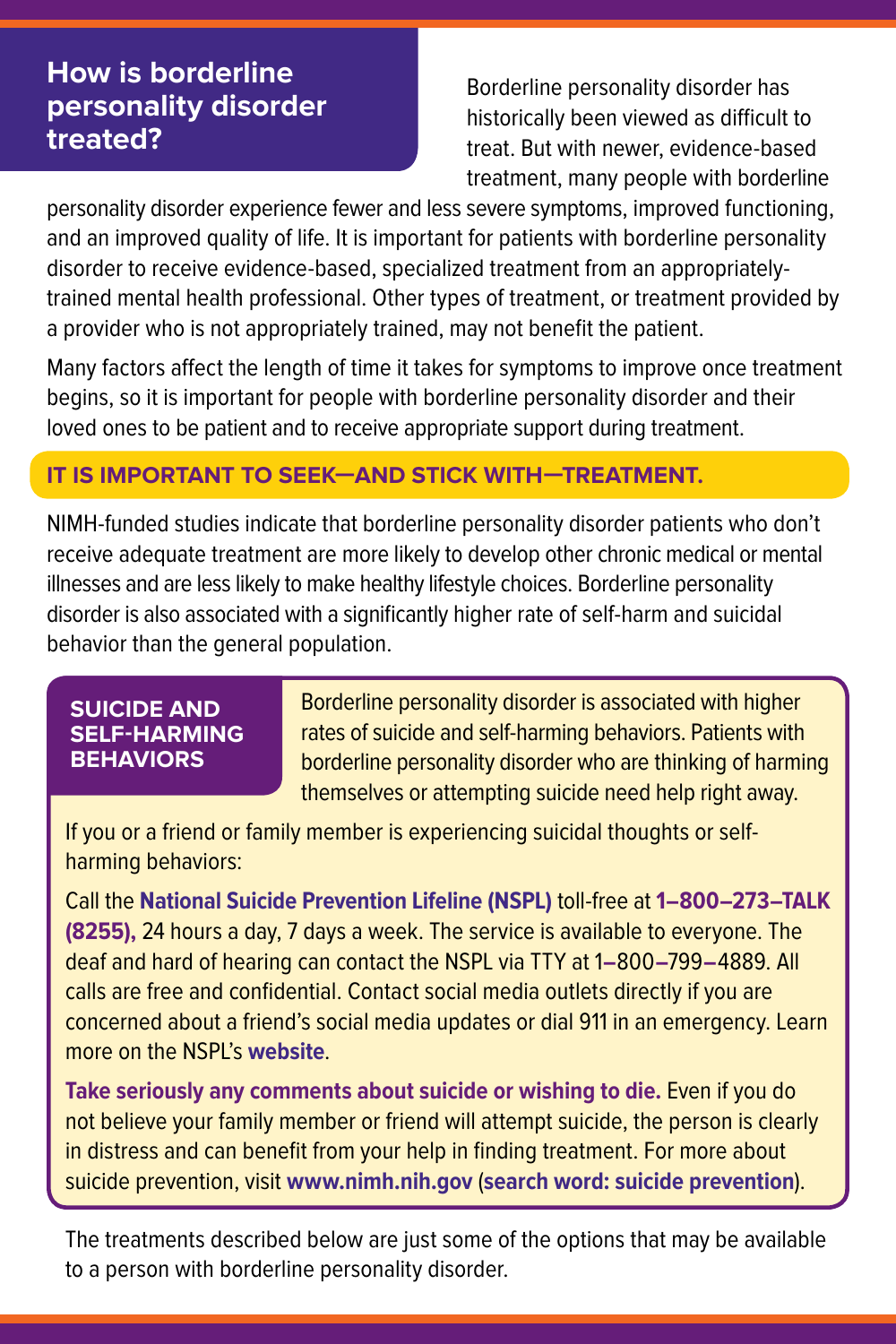#### **PSYCHOTHERAPY**

**[Psychotherapy](https://www.nimh.nih.gov/health/topics/psychotherapies/index.shtml)** is the first-line treatment for people with borderline personality disorder. It can be provided one-on-one between the therapist and the patient or in a group setting. Therapist-led group sessions may help teach people with borderline personality disorder how to interact with others and how to express themselves effectively. It is important that people in therapy get along with and trust their therapist. The very nature of borderline personality disorder can make it difficult for people with this disorder to maintain a comfortable and trusting bond with their therapist.

Two examples of psychotherapies used to treat borderline personality disorder include **Dialectical Behavior Therapy (DBT)** and **Cognitive Behavioral Therapy (CBT).** 

DBT, **[which was developed for individuals with borderline personality disorder](https://linehaninstitute.org/evidence-for-dbt/)**, uses concepts of mindfulness and acceptance or being aware of and attentive to the current situation and emotional state. DBT also teaches skills to control intense emotions, reduce self-destructive behaviors, and improve relationships.

CBT can help people with borderline personality disorder identify and change core beliefs and behaviors that underlie inaccurate perceptions of themselves and others and problems interacting with others. CBT may help reduce a range of mood and anxiety symptoms and reduce the number of suicidal or self-harming behaviors.

#### **MEDICATIONS**

Medications are not typically used as the primary treatment for borderline personality disorder as the benefits are unclear. However, in some cases, a psychiatrist may recommend medications to treat specific symptoms, such as mood swings, depression, or other mental disorders that may occur with borderline personality disorder. Treatment with medications may require care from more than one medical professional.

Certain medications can cause different side effects in different people. Individuals should talk to his or her provider about what to expect from a particular medication.

#### **OTHER ELEMENTS OF CARE**

Some people with borderline personality disorder experience severe symptoms and require intensive, often inpatient, care. Other people may need outpatient treatments but never need hospitalization or emergency care.

#### **THERAPY FOR CAREGIVERS AND FAMILY MEMBERS**

Families of people with borderline personality disorder may also benefit from therapy. Having a relative with the disorder can be stressful, and family members may unintentionally act in ways that worsen their relative's symptoms.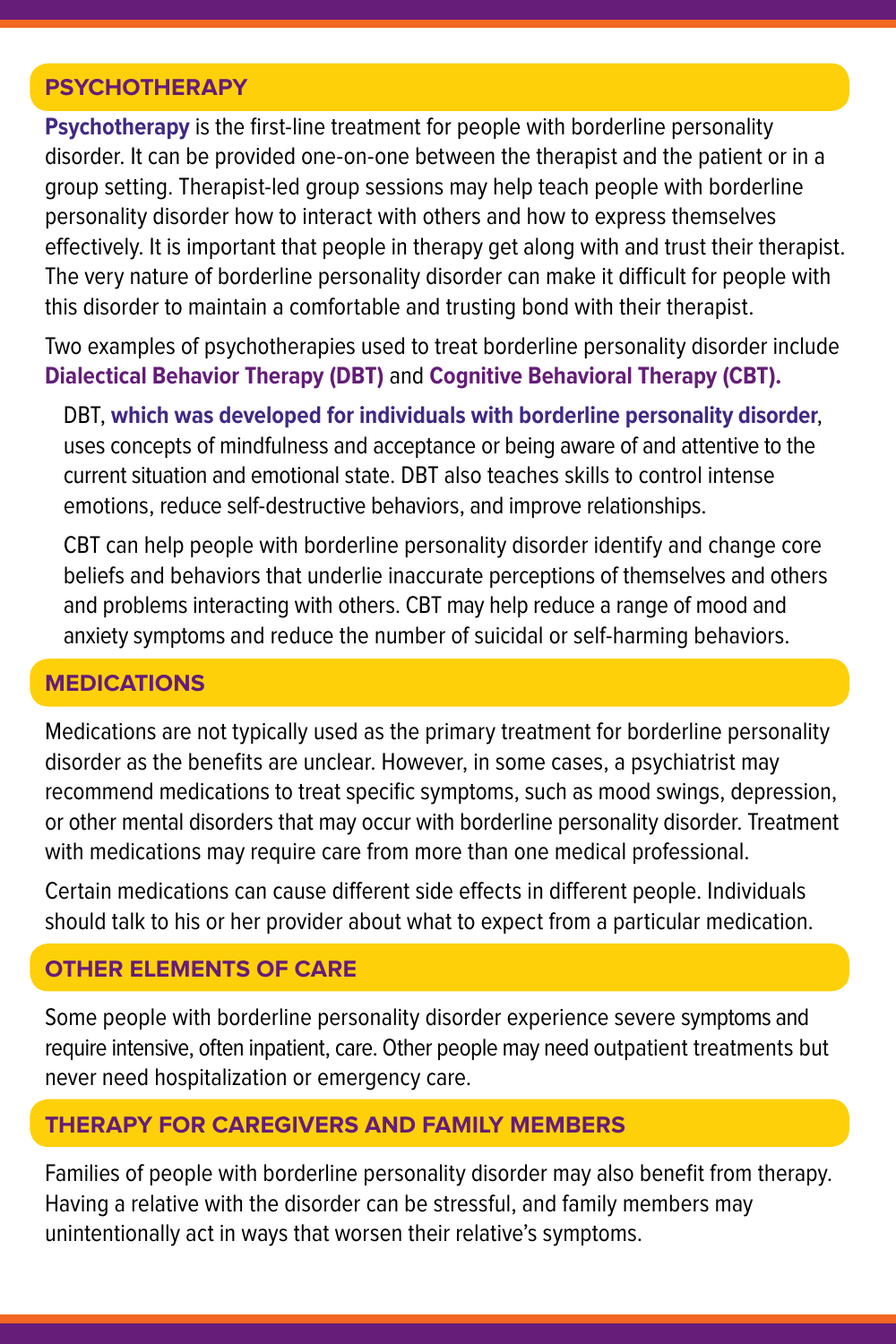Some borderline personality disorder therapies include family members in treatment sessions. These sessions help families develop skills to better understand and support a relative with borderline personality disorder. Other therapies focus on the needs of family members to help them understand the obstacles and strategies for caring for someone with borderline personality disorder. Although more research is needed to determine the effectiveness of family therapy in borderline personality disorder, studies on other mental disorders suggest that including family members can help in a person's treatment.

**What research is being done to improve the diagnosis and treatment of borderline personality disorder?**

Research on borderline personality disorder is focusing on biological and environmental risk factors, with special attention on symptoms that may emerge at a young age. Researchers are conducting studies focused on adolescents at risk for borderline personality disorder to develop

methods that help identify the disorder early. Borderline personality disorder research is also focused on the development and evaluation of psychotherapy and pharmacological interventions to prevent self-harming and suicidal behaviors, which occur at a high rate among people with borderline personality disorder.

#### **HOW CAN I TAKE PART IN CLINICAL RESEARCH?**

Clinical trials are research studies that look at new ways to prevent, detect, or treat diseases and conditions, including borderline personality disorder. During clinical trials, treatments might be new drugs, new types of psychotherapy, new combinations of drugs, or new ways to use existing treatments. The goal of clinical trials is to determine if a new test or treatment works and is safe.

Although individual participants may benefit from being part of a clinical trial, participants should be aware that the primary purpose of a clinical trial is to gain new scientific knowledge so that others may be better helped in the future. Decisions about participating in a clinical trial are best made in collaboration with a licensed health professional.

To learn more about clinical trials, please visit NIH Clinical Trials and You (**[www.nih.gov/](http://www.nih.gov/health/clinicaltrials/index.htm) [health/clinicaltrials/index.htm](http://www.nih.gov/health/clinicaltrials/index.htm)**). To find a clinical trial, visit **[www.ClinicalTrials.gov](https://clinicaltrials.gov/)**.

### **Where can I find help?**

#### **MENTAL HEALTH TREATMENT LOCATOR**

For more information, resources, and research on mental illnesses, visit the NIMH website at **<http://www.nimh.nih.gov>**. The National Library of Medicine's MedlinePlus website

(**<https://medlineplus.gov/>**) also has information on a wide variety of mental disorders.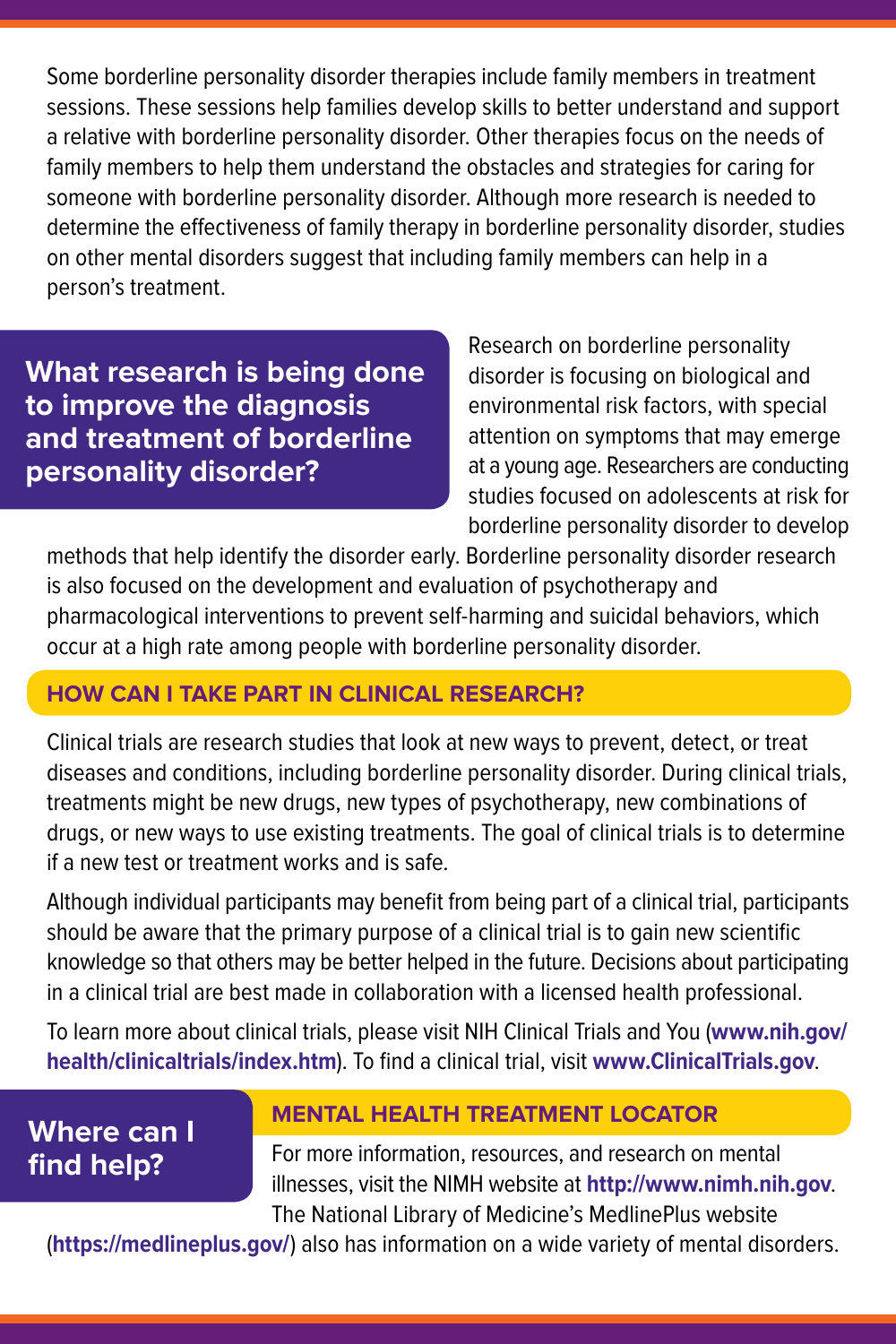For general information on mental health and to locate treatment services, call the **[Substance Abuse and Mental Health Services Administration \(SAMHSA\) Treatment](https://www.samhsa.gov/find-help/national-helpline)  [Referral Helpline](https://www.samhsa.gov/find-help/national-helpline)** at **1–800–662—HELP (4357)**. SAMHSA also has a Behavioral Health Treatment Locator on its website (**[https://findtreatment.samhsa.gov](https://findtreatment.samhsa.gov/)**) that can be searched by location.

#### **QUESTIONS TO ASK YOUR DOCTOR**

Asking questions and providing information to your doctor or health care provider can improve your care. Talking with your doctor builds trust and leads to better results, quality, safety, and satisfaction. Visit the Agency for Healthcare Research and Quality website for tips at **[www.ahrq.gov/patients-consumers](http://www.ahrq.gov/patients-consumers)**.

More information about finding a health care provider or treatment for mental disorders is available on our Help for Mental Illnesses webpage, available at **[http://www.nimh.nih.gov/findhelp.](http://www.nimh.nih.gov/findhelp)**

# **Reprints**

This publication is in the public domain and may be reproduced or copied without permission from NIMH. Citation of NIMH as a source is appreciated. We encourage you to reproduce it and use it in your efforts to improve

public health. However, using government materials inappropriately can raise legal or ethical concerns, so we ask you to use these guidelines:

- ♦ NIMH does not endorse or recommend any commercial products, processes, or services, and our publications may not be used for advertising or endorsement purposes.
- ♦ NIMH does not provide specific medical advice or treatment recommendations or referrals; our materials may not be used in a manner that has the appearance of providing such information.
- ♦ NIMH requests that non-Federal organizations not alter our publications in ways that will jeopardize the integrity and "brand" when using the publication.
- ♦ The addition of non-Federal Government logos and website links may not have the appearance of NIMH endorsement of any specific commercial products or services, or medical treatments or services.
- ♦ Images used in publications are of models and are used for illustrative purposes only. Use of some images is restricted.

If you have questions regarding these guidelines and use of NIMH publications, please contact the NIMH Information Resource Center at **1–866–615–6464** or e-mail **[nimhinfo@nih.gov](mailto:nimhinfo@nih.gov)**.